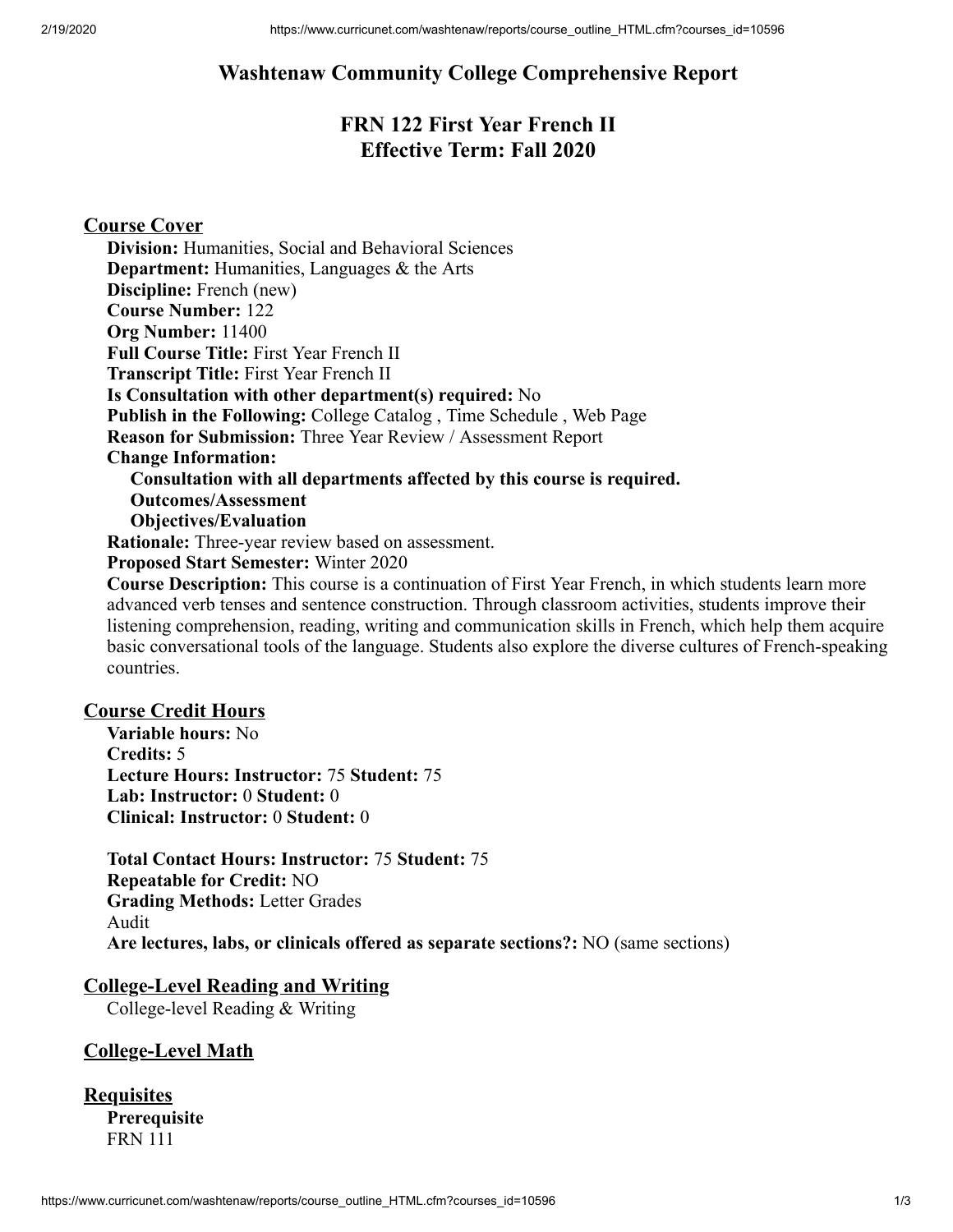# **General Education MACRAO** MACRAO Humanities

**General Education Area 6 - Arts and Humanities** Assoc in Applied Sci - Area 6 Assoc in Science - Area 6 Assoc in Arts - Area 6 **Michigan Transfer Agreement - MTA** MTA Humanities

# **Request Course Transfer**

**Proposed For:**

### **Student Learning Outcomes**

1. Demonstrate French listening comprehension and reading skills with increased proficiency at the elementary level.

### **Assessment 1**

Assessment Tool: Departmentally-developed test Assessment Date: Winter 2022 Assessment Cycle: Every Three Years Course section(s)/other population: All sections Number students to be assessed: All students How the assessment will be scored: Departmentally-developed rubric Standard of success to be used for this assessment: 70% of students will score 70% or higher. Who will score and analyze the data: Full-time French instructor

2. Write and speak in French with increased proficiency at the elementary level.

### **Assessment 1**

Assessment Tool: Departmentally-developed test Assessment Date: Winter 2022 Assessment Cycle: Every Three Years Course section(s)/other population: All sections Number students to be assessed: All students How the assessment will be scored: Departmentally-developed rubric Standard of success to be used for this assessment: 70% of students will score 70% or higher. Who will score and analyze the data: Full-time French instructor

### **Course Objectives**

- 1. Respond to and initiate written and oral questions using the "present", "passé composé" and "imparfait" past tenses.
- 2. Describe past actions by correctly applying "passé composé" and "imparfait" past tenses.
- 3. Respond to simple questions using the "passé composé" and "plus-que-parfait" past tenses.
- 4. Distinguish between and correctly apply subject, direct, indirect, reflexive pronouns and adverbial pronouns "y" and "en".
- 5. Properly sequence object and adverbial pronouns in sentences.
- 6. Use the French prepositions "pour and par" and "à, en and dans" with increasing accuracy.
- 7. Comprehend and respond to commands.
- 8. Properly sequence object and adverbial pronouns with affirmative and negative commands.
- 9. Memorize the regular and irregular present subjunctive conjugation.
- 10. Apply the subjunctive in noun and adjective clauses.
- 11. Create sentences using the subjunctive with verbs of volition and emotion and to express nonexistence and indefiniteness.
- 12. Make use of indicative or subjunctive moods after specific impersonal expressions and conjunctive locutives.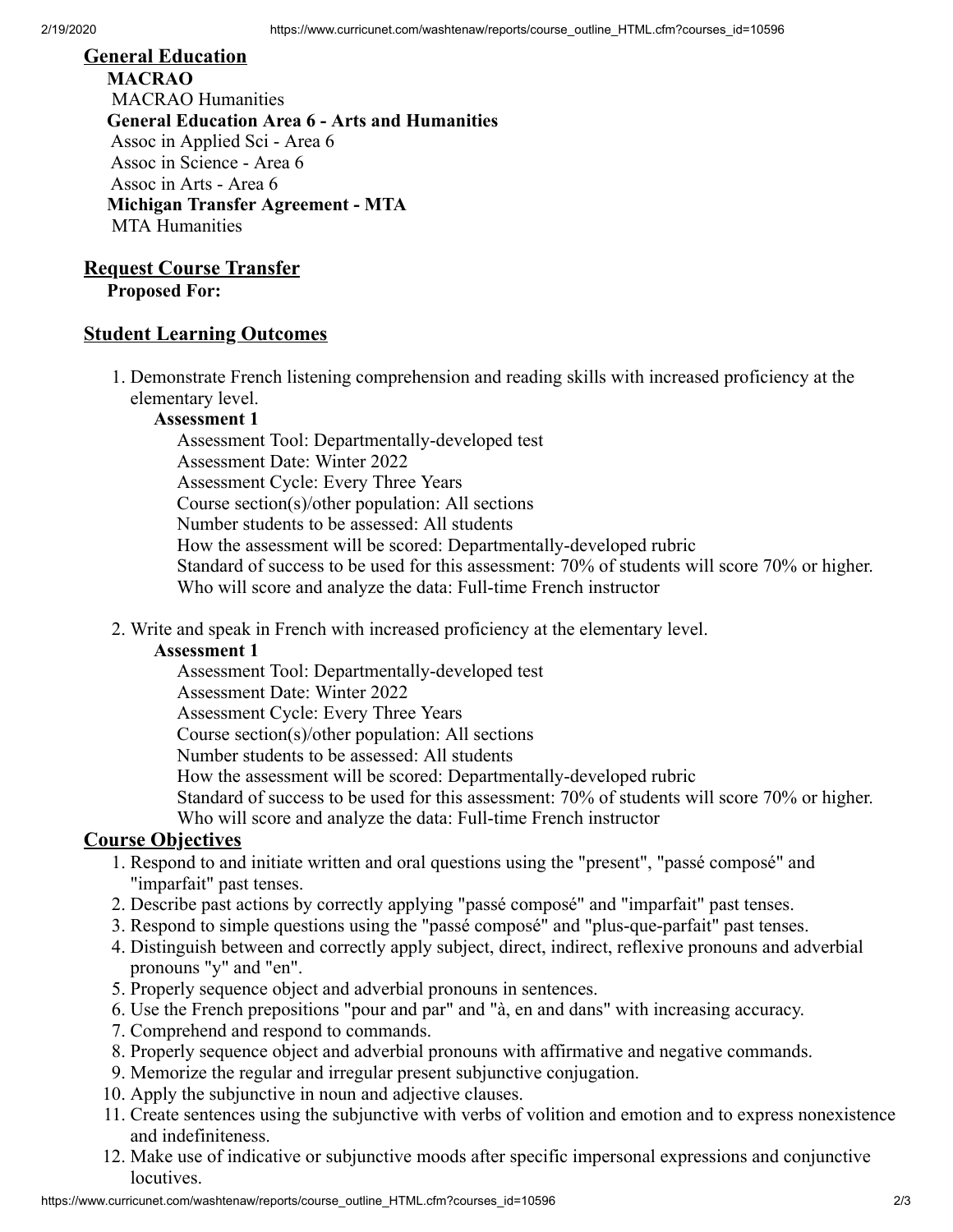- 13. Comprehend and respond to questions using the future and conditional forms.
- 14. Conjugate the future and conditional forms.
- 15. Create and answer questions with if-clauses in the past to indicate remote probability.
- 16. Comprehend and respond to questions using the past subjunctive forms.
- 17. Be aware of the diverse cultures of the French-speaking world.

### **New Resources for Course**

## **Course Textbooks/Resources**

Textbooks

Valdman, Albert. . *CHEZ NOUS: BRANCHÉ SUR LE MONDE FRANCOPHONE,*, fourth ed. ed. PEARSON, 2010, ISBN: 9780205762118. Manuals Periodicals Software

### **Equipment/Facilities**

| <b>Reviewer</b>                        | Action                  | Date         |
|----------------------------------------|-------------------------|--------------|
| <b>Faculty Preparer:</b>               |                         |              |
| Juan Redondo                           | <b>Faculty Preparer</b> | Sep 09, 2019 |
| <b>Department Chair/Area Director:</b> |                         |              |
| Jill Jepsen                            | Recommend Approval      | Dec 05, 2019 |
| Dean:                                  |                         |              |
| <b>Scott Britten</b>                   | Recommend Approval      | Dec 05, 2019 |
| <b>Curriculum Committee Chair:</b>     |                         |              |
| Lisa Veasey                            | Recommend Approval      | Feb 10, 2020 |
| <b>Assessment Committee Chair:</b>     |                         |              |
| <b>Shawn Deron</b>                     | Recommend Approval      | Feb 11, 2020 |
| <b>Vice President for Instruction:</b> |                         |              |
| Kimberly Hurns                         | Approve                 | Feb 14, 2020 |
|                                        |                         |              |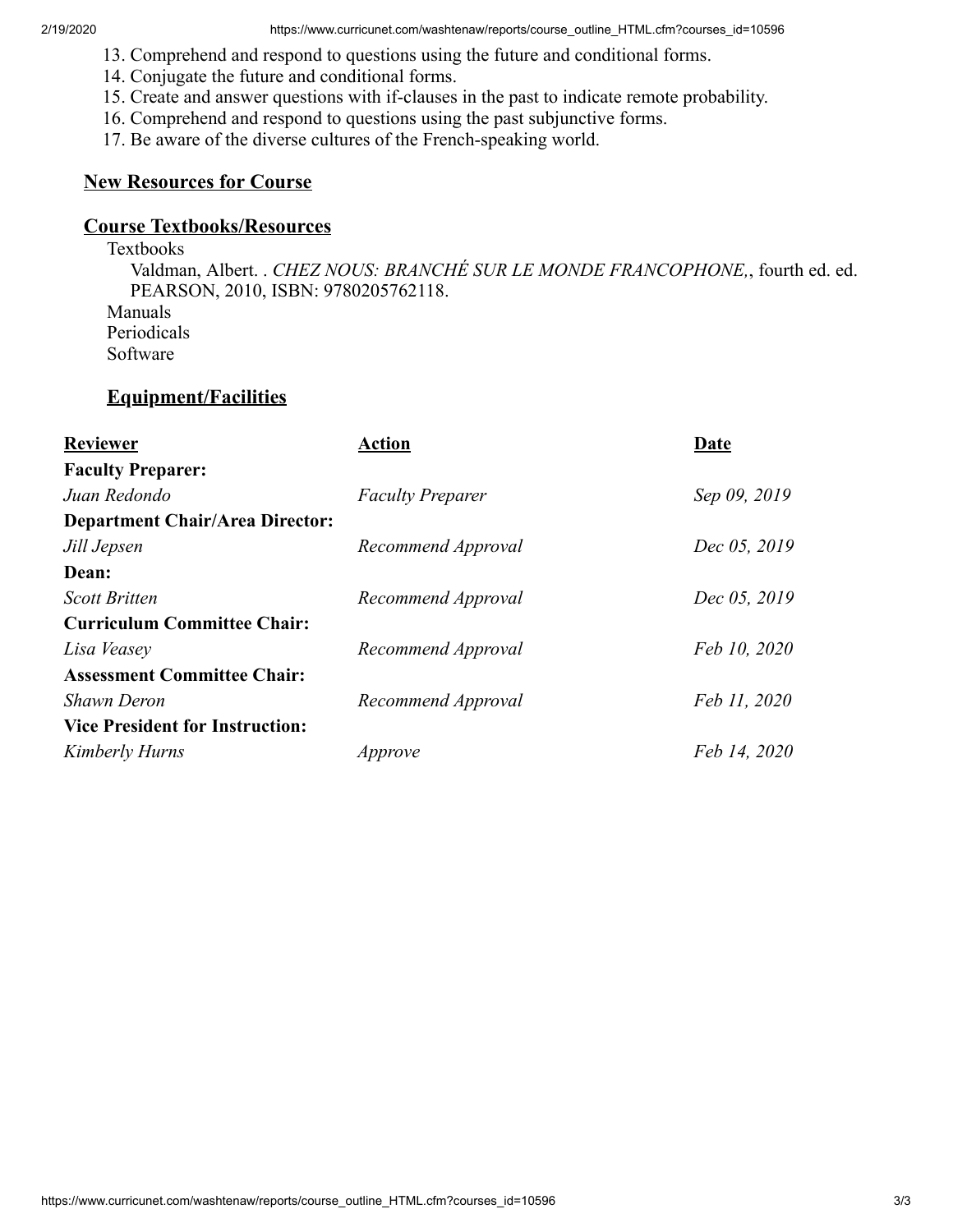# **FRN 122 First Year French II Effective Term: Fall 2012**

**Course Cover Division:** Humanities, Social and Behavioral Sciences **Department:** Foreign Language **Discipline:** French **Course Number:** 122 **Org Number:** 11430 **Full Course Title:** First Year French II **Transcript Title:** First Year French II **Is Consultation with other department(s) required:** No **Publish in the Following:** College Catalog , Time Schedule , Web Page **Reason for Submission:** Three Year Review / Assessment Report **Change Information: Pre-requisite, co-requisite, or enrollment restrictions Outcomes/Assessment Objectives/Evaluation Rationale:** Update **Proposed Start Semester:** Fall 2013 **Course Description:** This is a continuation of FRN 111. Continuing classroom work and aural/oral practice sessions help the student to acquire basic conversational tools of the language as well as basic informational aspects of the culture.

# **Course Credit Hours**

**Variable hours:** No **Credits:** 5 **Lecture Hours: Instructor:** 75 **Student:** 75 **Lab: Instructor:** 0 **Student:** 0 **Clinical: Instructor:** 0 **Student:** 0

**Total Contact Hours: Instructor:** 75 **Student:** 75 **Repeatable for Credit:** NO **Grading Methods:** Letter Grades Audit **Are lectures, labs, or clinicals offered as separate sections?:** NO (same sections)

# **College-Level Reading and Writing**

College-level Reading & Writing

**College-Level Math Requisites Prerequisite** FRN 111

# **General Education**

**MACRAO** MACRAO Humanities **General Education Area 6 - Arts and Humanities** Assoc in Applied Sci - Area 6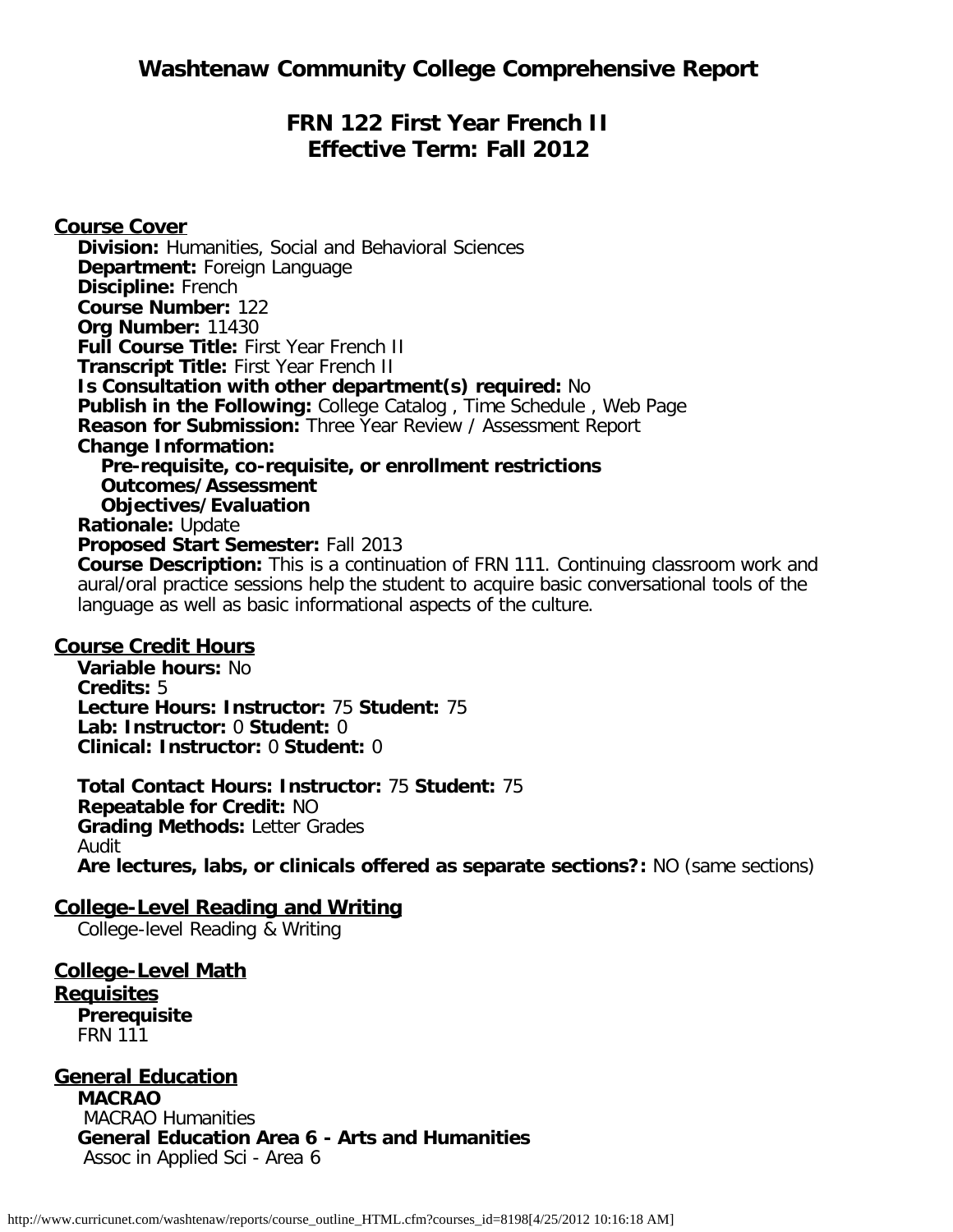Assoc in Science - Area 6 Assoc in Arts - Area 6

# **Request Course Transfer**

**Proposed For:**

## **Student Learning Outcomes**

1. Comprehend, write and speak French with increased proficiency at the elementary level. **Assessment 1**

**Assessment Tool:** Departmentally-developed test. **Assessment Date:** Winter 2013 **Assessment Cycle:** Every Three Years **Course section(s)/other population:** ALL SECTIONS. **Number students to be assessed:** ALL STUDENTS WILL BE ASSESSED. **How the assessment will be scored:** Departmentally-developed rubric. See attached file. **Standard of success to be used for this assessment:** 70% of more of students receive 70% or higher.

**Who will score and analyze the data:** Full time instructor in FRENCH.

2. Express information, thoughts and feelings by using a variety of verb forms, vocabulary and grammatical structures.

### **Assessment 1**

**Assessment Tool:** Departmentally-developed test. **Assessment Date:** Winter 2013 **Assessment Cycle:** Every Three Years **Course section(s)/other population:** ALL SECTIONS. **Number students to be assessed:** ALL STUDENTS WILL BE ASSESSED. **How the assessment will be scored:** Departmentally-developed rubric. **Standard of success to be used for this assessment:** 70% of more of students receive 70% or higher

# **Who will score and analyze the data:** Full time instructor in FRENCH.

### **Course Objectives**

1. Respond to and initiate written and oral questions using the 'present', 'passé composé' and 'imparfait' past tenses.

### **Matched Outcomes**

2. Describe past actions by correctly applying the 'passé composé' and 'imparfait' past tenses.

### **Matched Outcomes**

- 3. Respond to simple questions using the 'passé composé' and 'plus-que-parfait' past tenses. **Matched Outcomes**
- 4. Distinguish between and correctly apply subject, direct, indirect, reflexive pronouns and

adverbial pronouns Y and EN.

### **Matched Outcomes**

5. Properly sequence object and adverbial pronouns in sentences.

### **Matched Outcomes**

6. Use the French prepositions "pour and par" and "à, en and dans" with increasing accuracy.

### **Matched Outcomes**

7. Comprehend and respond to commands. **Matched Outcomes**